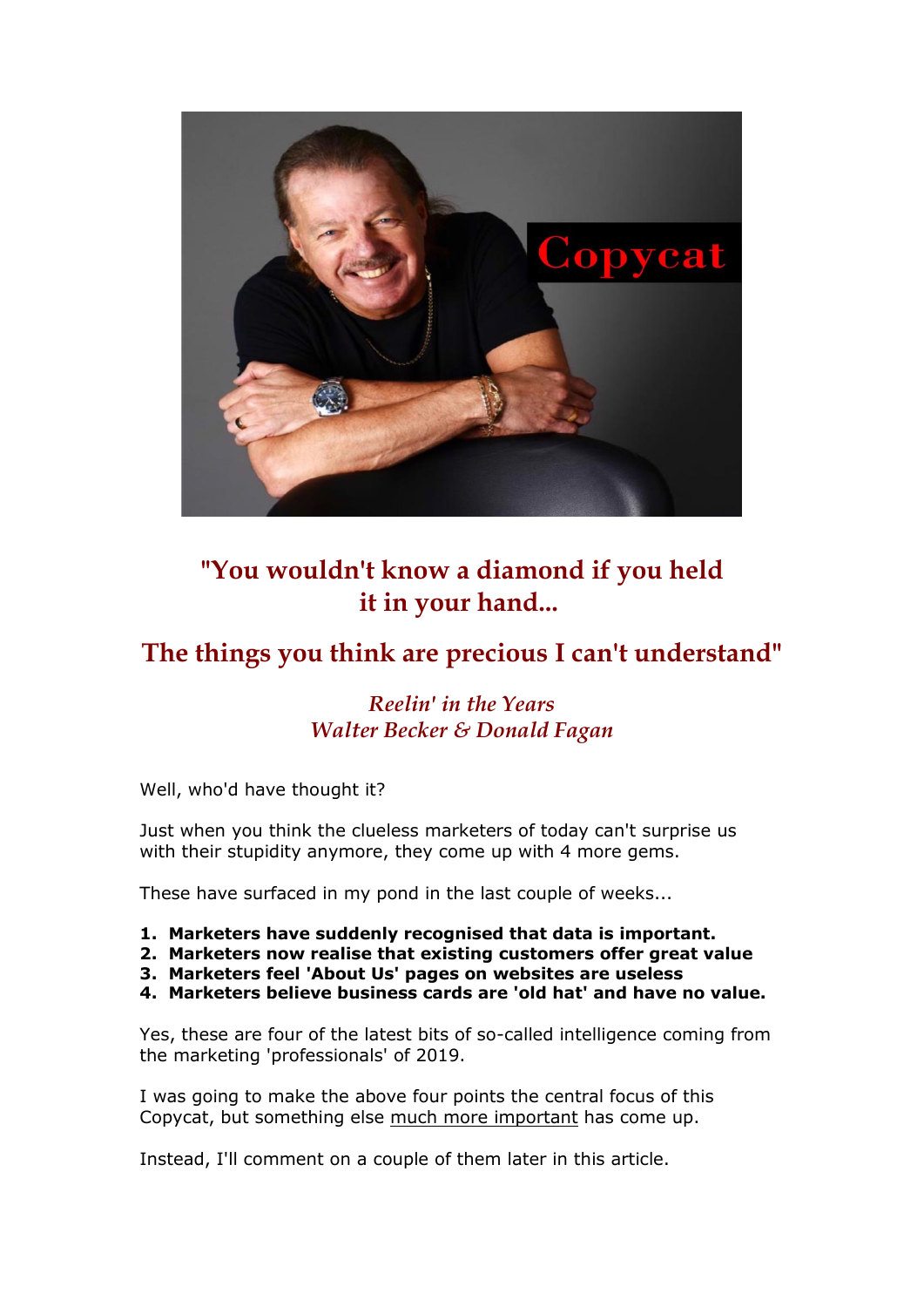The 'something else much more important' has the same underlying subject matter - clueless people masquerading as professionals.

So, given this context, I would like to talk for a minute or two about The DMA and The IDM. For the uninitiated, these are:

The Direct Marketing Association and The Institute Of Direct Marketing.

Well, in actual fact, that's what they *were*. They aren't that anymore.

Their names have changed.

The Direct Marketing Association has been re-branded as *The Data & Marketing Association.* The IDM has renamed itself *The Institute of Data & Marketing.*

As I'm sure you will have noticed, two rather important words - 'direct marketing' - have been dropped from their new names.

Direct marketing is officially dead then, is it? The industry we all helped to build for the last 4 decades and more, has now gone to the grave.

It's not only absurd, it's ridiculous.

But, more important than that, it's totally untrue.

Once upon a time, these two organisations were pretty good. Never great, but pretty good.

They helped to promote direct marketing in the right way. Having their badges on your letterhead meant something.

But, that was at a time when the direct marketing 'family' was a joy to be a part of. It was an industry with a heartbeat that was so strong, it could be heard in every corner of the world.

All marketing was direct marketing. Still is, in my book.

It was a *very* special time. I felt privileged to work in an industry populated with so many wonderfully talented people.

Because of the skills and expertise of these great people - from the States initially and then from here and further afield - we educated marketers to an extremely high level, for the first time ever.

That's because in those days in DM, we tested everything - and then we freely shared our knowledge with them in seminars, workshops, articles, Masterclasses and books.

They learned about stuff.

Stuff they didn't know. Important stuff.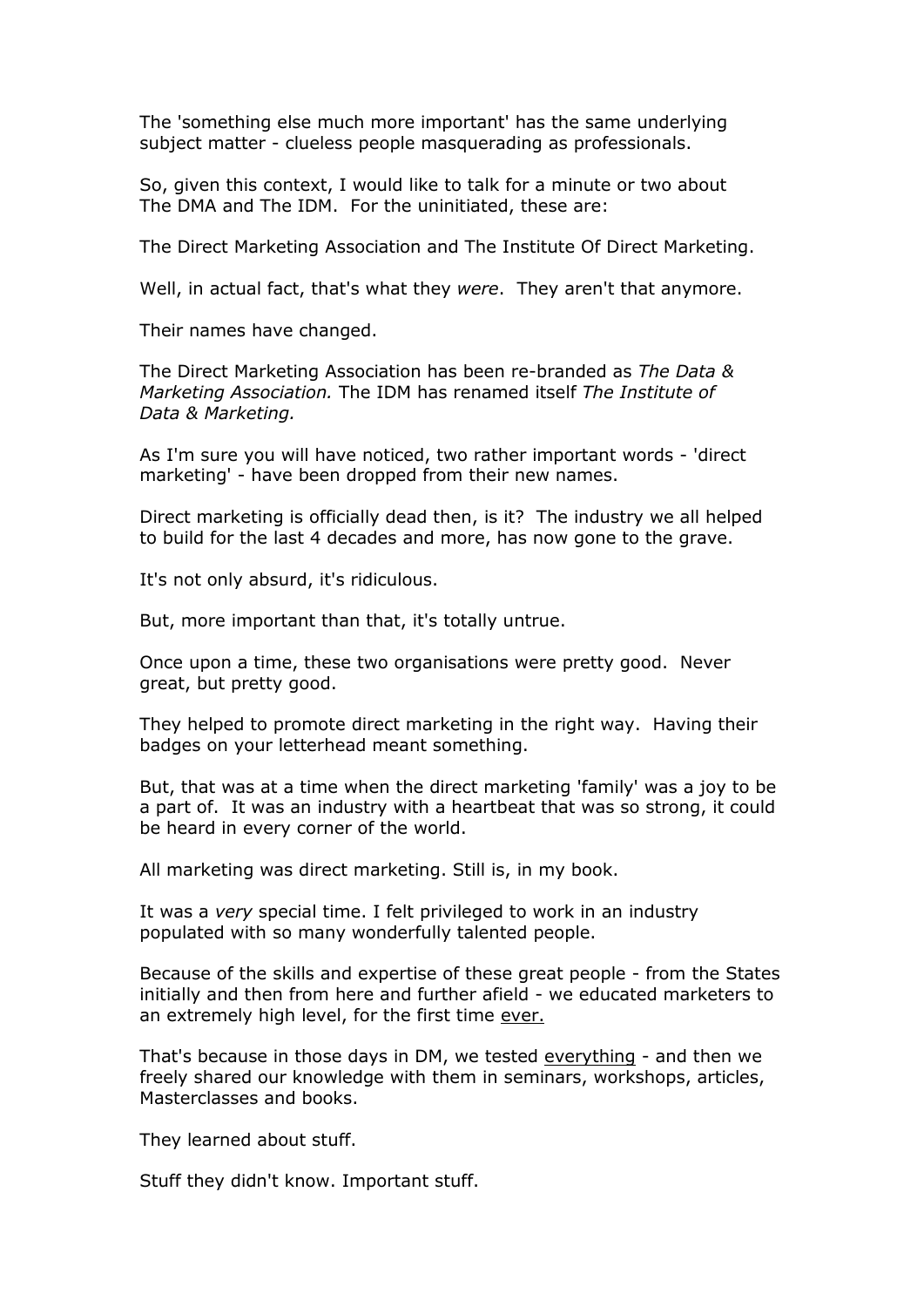Like how to write to a customer or prospect correctly and effectively. How to create a DM pack that connected, engaged and influenced people.

How to write and create an ad that 'stopped people' and got them reading and buying.

How to use images correctly, what colour envelopes worked best, why headlines should always contain a benefit. The power of a P.S.

We showed them that *'completely interest free'* would always outpull *'0% interest' 'zero interest'* and *'no interest charges'* in selling copy - and hundreds more vitally important things like that.

Later on, we taught them how to write emails that cut through the inbox minefield and how to write web pages that engaged with visitors.

All this was vital stuff that made them - and saved them - loads of money.

And stuff that turned certain DM individuals into industry legends.

But, now of course, the two flagship organisations that once flew the flag so proudly for us, have now distanced themselves from direct marketing completely.

You couldn't make this up, could you? No one would believe you.

Derek Holder for one, will be rolling in his grave. What's happened to the IDM since Derek departed, is sad to see.

Many other great people involved in the DMA during all those great years and those from the groundbreaking BDMA before them, will also be shaking their heads in disbelief.

And rightly so. It's a bloody disgrace

Of course, this move is not altogether surprising, as the American DMA made the first move in 2016, by re-branding as The Data & Marketing Association.

Back then, we were told that the US move was seen as an attempt to move away from negative perceptions around the term "direct marketing"

(WTF is THAT supposed to mean?)

Actually, it was nothing of the sort. The US DMA had become less than useless for a number of years and had lost its membership base.

It meant nothing to anyone anymore.

So, no one bothered with it.

The result was, it ended up potless and went tits up.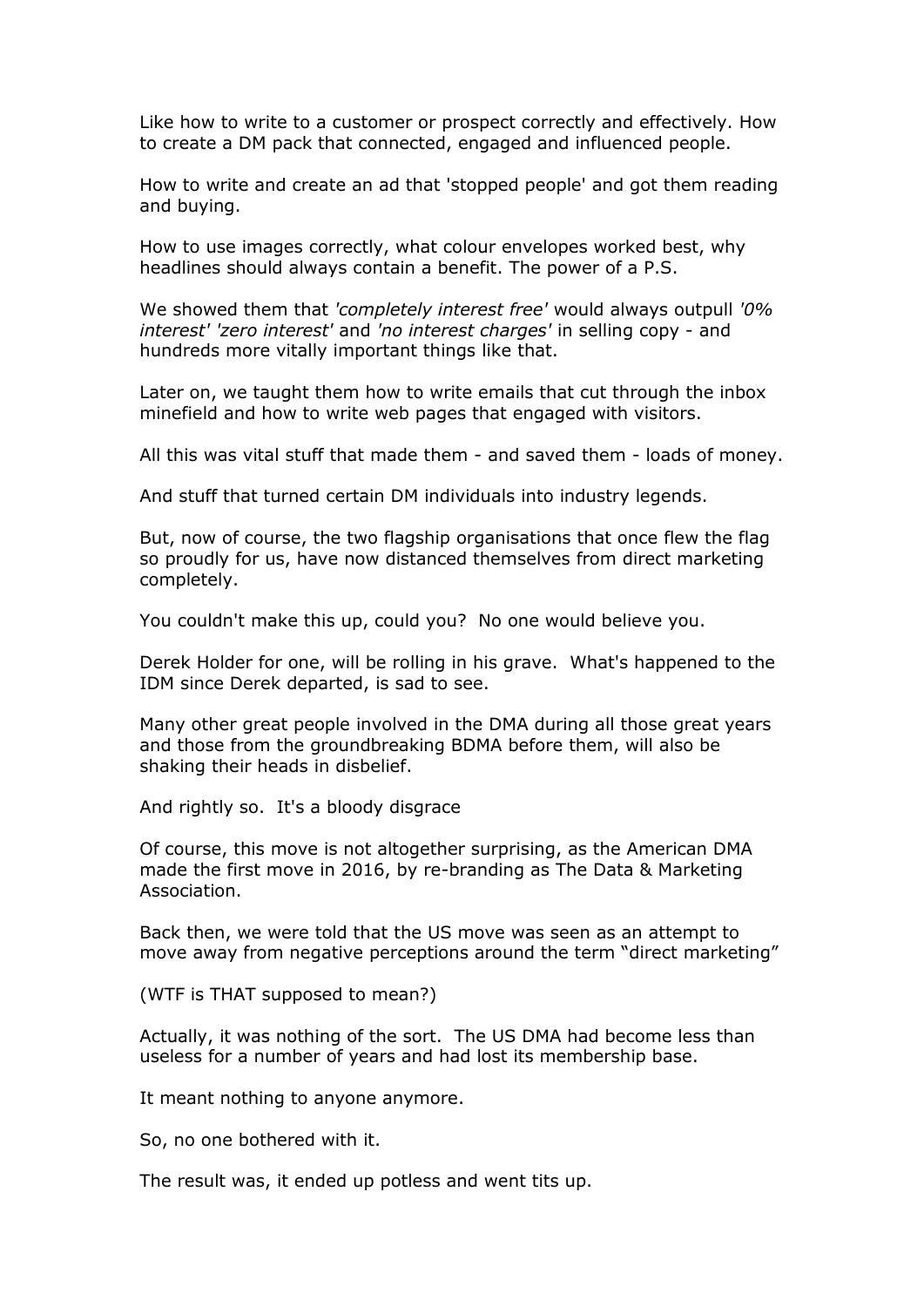In an attempt to justify the UK decision, the Chief Executive of the DMA UK, reckons that his *"integrated approach will empower member organisations, IDM professionals and the broad array of talent coming into our industry to responsibly produce more value for customers through intelligent marketing, creativity and accountability."*

Well, Chris, I wish you luck with your 'empowering', as I think you're going to need it. But, let me tell you this...

Direct marketing WAS and still IS the epitome of intelligent marketing.

It WAS and still IS accountable. You know how every penny spent has performed. Well, you should anyway, if you do it right.

And, it was once INCREDIBLY creative and effective - in the days when it was written and created by people who knew what they were doing.

But, as there are only a handful of those technicians around now, we only see an occasional good example, with wall-to-wall tripe, the order of the day.

The vast majority of it is digital of course, the rest is mixed up between direct mail, print ads, door drops, TV ads, Pop Up's and the smoke and mirrors of Google Adwords and all that related bullshit.

I can't remember the last time I received a direct mail pack, either at home or at work, that has impressed me.

But, in the last hour alone while editing this article, I have received six desperately poor emails and seen two dreadful TV ads.

Oh - and I nearly forgot - The Sunday Times magazine this weekend, has three full-page ads clearly written by kindergarten kids.

Added to this, I have had to endure an increasing wave of garbage in the cesspit that is social media.

And now, sadly, LinkedIn seems to be going the same way.

Standards have dropped so far, they're not standards anymore. I have to tell you that I don't despair anymore. I have now pretty much given up.

I suppose I will be told in the weeks to come, that 'times have changed, Andy'.

Being in this business since the 70's, I would reply to that, by saying, "too bloody right they have", but not for the better, that's a certainty.

A lot of my peers saw this coming and got out. The peerless Roger Millington told me 5 years ago, *"Andy, this business is fucked. Go and do something else".*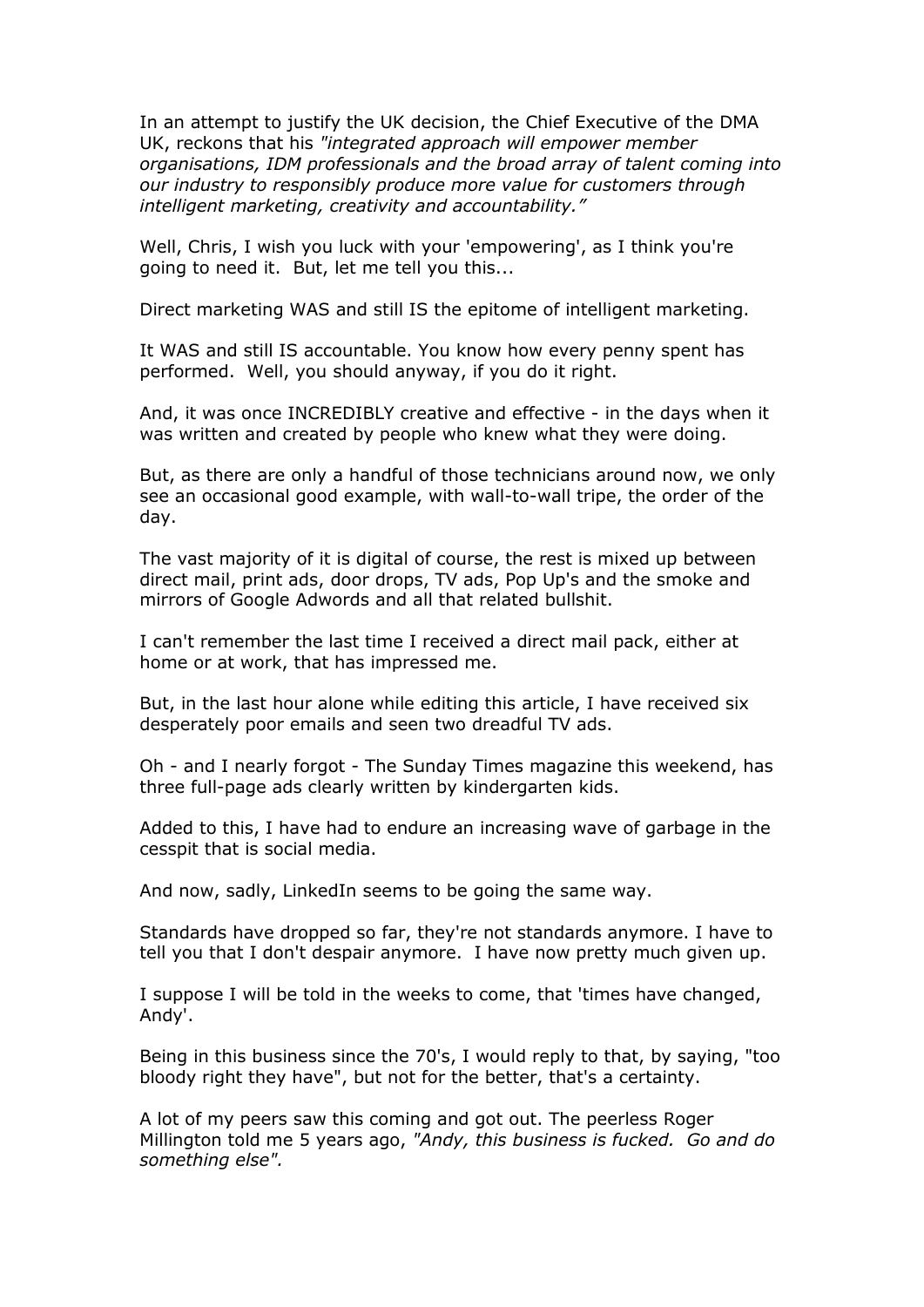The wine must have clouded my thoughts, because I didn't believe the great man. I really believed the industry would see the light.

But he was right. As were a number of other chums who told me the same thing.

I fought on, because, I believed that knowing how to communicate correctly, is a timeless quality that will always be in demand in this business.

How wrong I was. I feel both sad and angry about that.

Clearly, very few these days, are interested in presenting themselves and their company's products and services in the right way anymore.

We are all drowning in crap.

And no one cares.

Companies don't want the best. They want the cheapest.

The wonderful [Bob Hoffman](http://www.bobhoffmanswebsite.com/newsletters) commented timely on this, in his latest blog that I received this morning...

#### *The Price Of Cutting Costs*

*If you're wondering how advertising has gotten so shitty, there's a lesson to be learned from the horrifying story of the Boeing 737 Max.*

*It was revealed this week that in cost-cutting moves to design the planes software, Boeing had been "laying off experienced engineers and replacing them with temporary workers making as little as \$9 per hour, according to Bloomberg."*

*We have a similar situation in the ad business.* 

*For years, Sorrell and his pals in the holding companies have been cutting experienced staff and hiring much less expensive young people.* 

*The result is the current lousy state of advertising.* 

*Experienced creative people have been laid off in favor of cheap "digital natives" who know how to create "Fuckwadian Digital Knick Knacks" but seem to be having all kinds of trouble creating a decent campaign.*

*Fortunately, when agencies go cheap, people don't die. Only brands do.*

Bob is right on the money, of course. As usual.

We have known all of our business lives - 'When you buy cheap - you buy twice'. But, in today's sad marketplace, it makes no difference.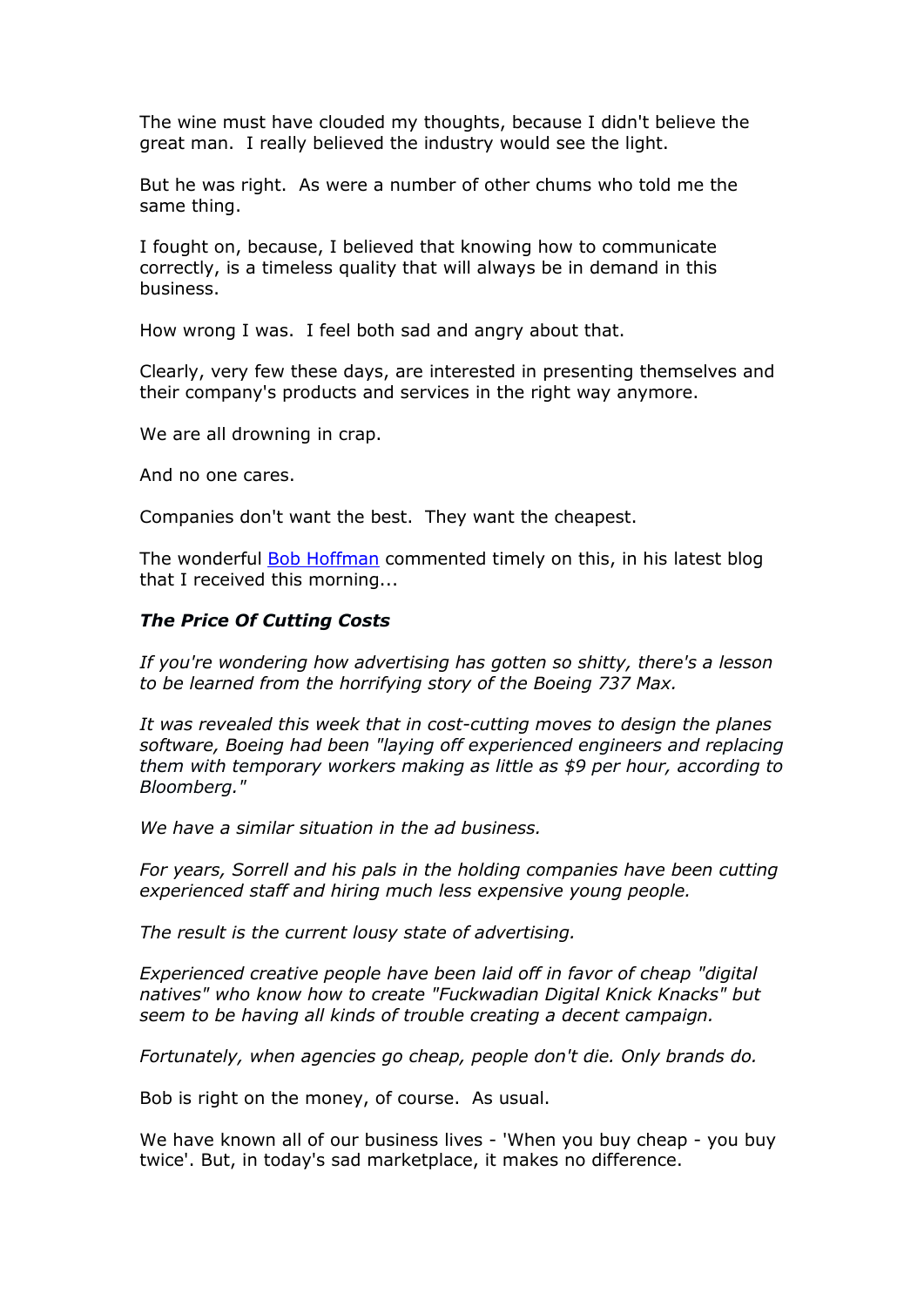The quality this industry once had, has gone forever.

Because no one cares.

What makes all this so difficult to understand, is the key knowledge that direct marketers discovered and shared all those years ago, **is still highly relevant to today's marketing challenges.**

I have lost count of the amount of times I have said that.

But no one listens. Because no one is interested.

As I mentioned earlier, I was going to leave those 4 bits of nonsense at the start of this article to a future Copycat. But, as a couple of them are relevant to where I am with this article, I will comment on two of them now, to maintain the flow.

All of a sudden, the word on the street is data.

Data, apparently, is the new kid in town. It is THE most important thing EVER.

Well, playmates, let me tell you this. There is nothing new about data.

Nothing new at all.

Forty years ago, we knew how to harness the value and importance of data. We knew how to create, maintain - and above all - use a marketing database effectively.

Without databases, there would have been no direct marketing.

Data drove the industry.

In those blue-sky days in the UK, the only DM magazine that mattered was Direct Response.

Paul Rowney's yellow Direct Response Guide, which was a 'who's who' of the DM industry, was included in his magazine twice a year.

You had sections for mailing houses, envelope suppliers, printers, agencies, data capture bureaus and many, many more, including database marketing companies.

If I recall, there were over 30 top companies in the UK, whose sole function was 'Database Marketing'.

It was a sub-industry all on its own.

And these were pretty big organisations. Because data was **BIG** business.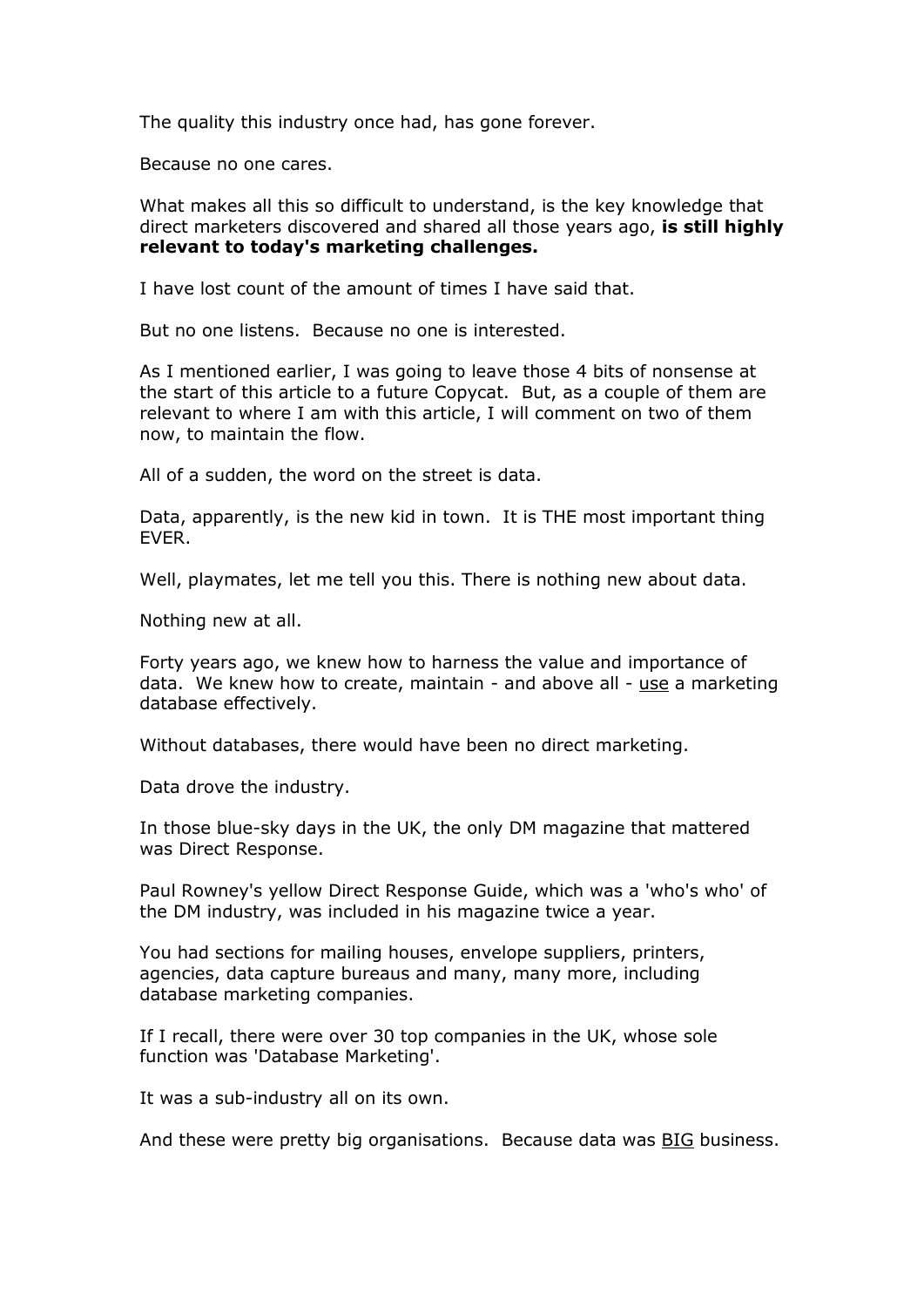As Harvey MacKay observed in '*How to Swim with the Sharks without being Eaten Alive'*, something you know about your customer, is much more important than anything you know about your product.

We knew then, as we know now, that marketing messages that reflect the differences of people, not their similarities, will always produce better results.

Databases gave us the power to do this, by effectively segmenting our audiences, so we were able to send different messages to different groups of people.

It was classic direct marketing.

And we found that the more we segmented, the better results we got.

So, a 100,000 mailing might have consisted of over 20 different mailing packs, all containing different offers, all having various tests going on within them.

The results were often stunning - and the knowledge generated became extraordinarily powerful. We then used what we had learned for the next campaign and the next and the next...

And more success followed. It was an inspirational time.

We quickly recognised in those days, that customers were not born equal. Knowing as much as you could about each one was vital to success.

But this wasn't new. Small shopkeepers, publicans and restaurateurs have known this for generations. It's still the best way to make money, whether the information is held on a computer database or in a barman's head.

But, of course, in these troubled times, most companies can't be bothered embracing stuff like that. It's too much like hard work.

Marketers are lazy. As we all know.

So, they take the easy route and email everyone on their database with pretty much the same offer.

We all know this is happening, as we are all recipients of it.

It's a massive mistake and they are losing so much business because of it.

But, they don't care. After all, it's cheap...

What's so surprising, is there's very little testing going on at all. Only a handful of companies test anything these days.

That's why today's marketers know less than jack diddley.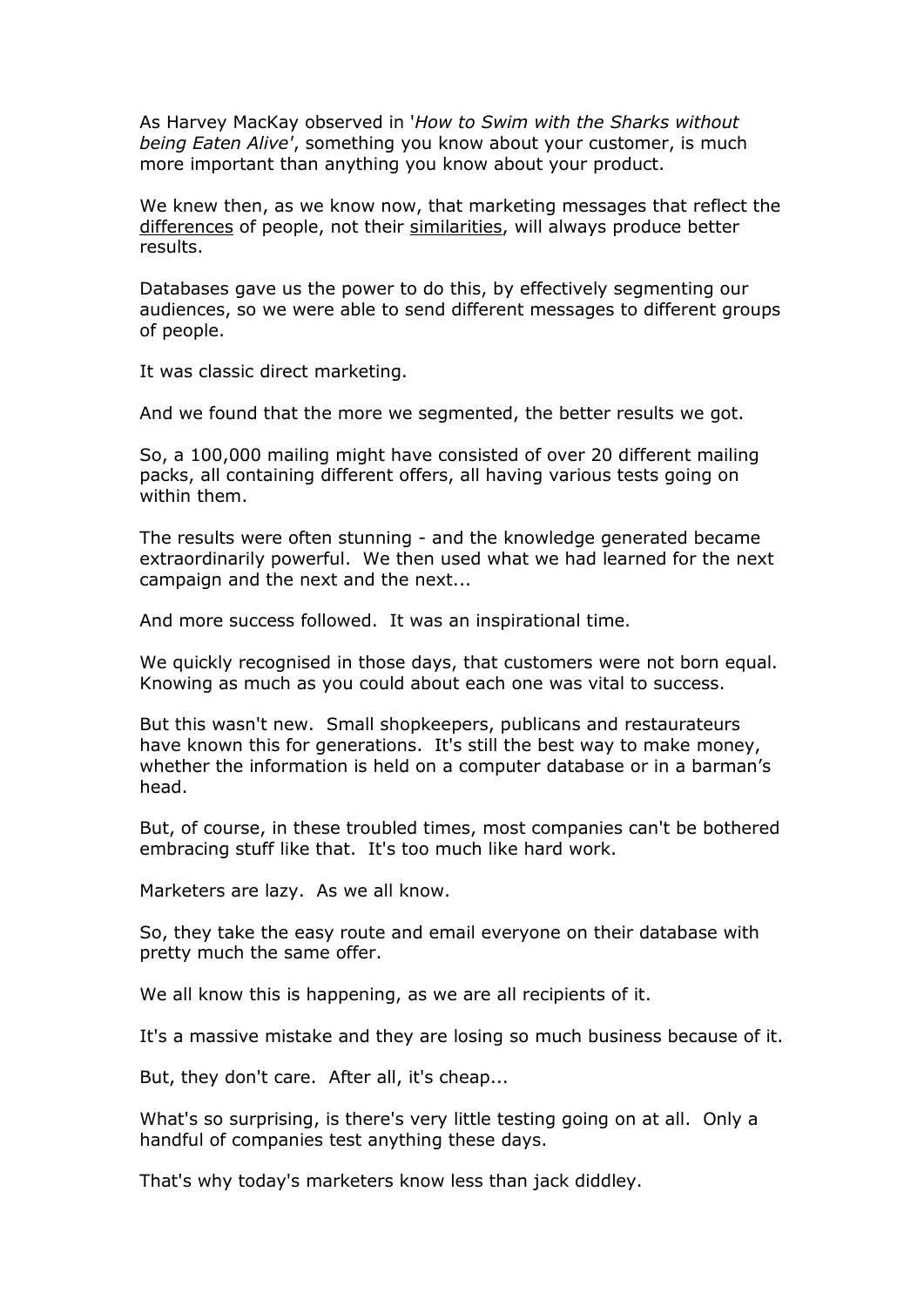So it all becomes personal opinions. But when you know very little about anything meaningful in marketing to start with, you become a very dangerous person to have around.

So, if you want to know about data and how to use it - it might not be a bad idea to ask those who were there when database marketing was being used more effectively than it is now.

That is, if you can find any that haven't got so pissed off with what's happening these days, they have either left for the agency bar in the sky, or gone fishing.

When it comes to the second item on the list at the start of this article the value of existing customers - I'm sorry to burst your bubble once again, but this is not new either.

I was presenting Seminars and full-day Masterclasses that included whole sessions on this very subject, over 20 years ago.

*" It is far far more profitable to service an existing customer than it is to find a new one"*, was one of my leading slides.

I told audiences from Cape Town to Moscow, from Dubai to Madrid and virtually every country in Europe, that every person in the room would lose at least 25% of their customers in the following twelve months.

They initially looked surprised. They lost that look when I told them why. It was very simple...

They would lose them because they wouldn't tell their customers anywhere near enough, how much they were appreciated. What's more, they wouldn't give them genuinely exclusive deals that oozed benefit and value.

So, those customers would leave and give their business to another company that looked after them better.

I reminded delegates that customers are like hearts. They go where they are appreciated.

*(That will never change, by the way).*

In those days, companies were spending 7 times more on getting a new customer than on retaining the ones they already had.

It was pure lunacy.

I suspect that calculation today, has at least doubled.

That's pure lunacy on steroids.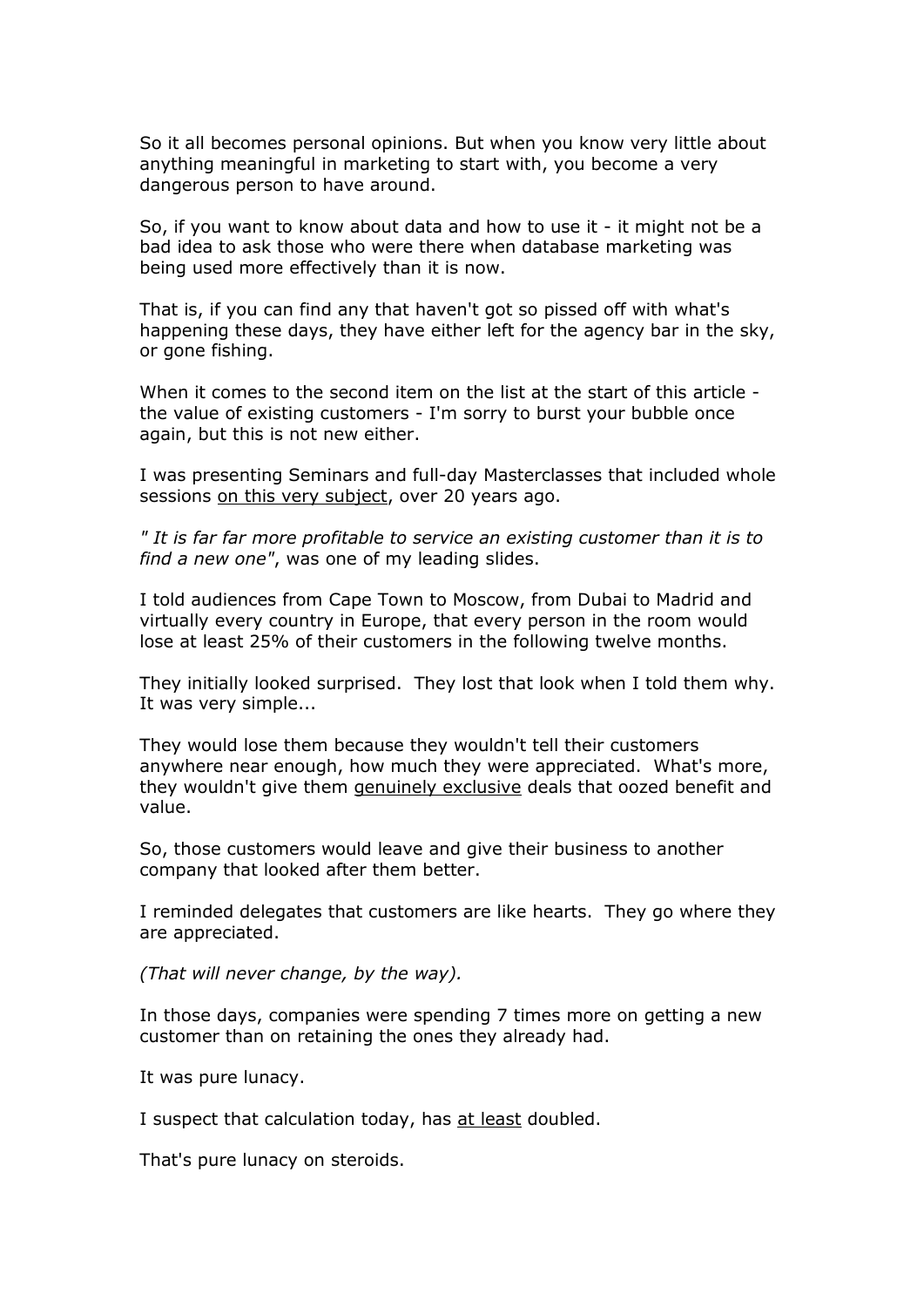*(By the way, don't think you are looking after your existing customers, by sending them an email, which is clearly part of a bulk email campaign).* 

Your customers are not an amorphous mass of people. They are individuals. Treat them like it.

Many years ago, my good friend Jerry Reitman, a former Executive VP at Leo Burnett and then The Chairman of International Data Response Corporation, gave a speech to a group of several hundred retailers at a marketing convention in Baltimore.

He made a truly dramatic statement at that show, which really shook a few people up.

He said, *"Mass marketing was a myth. It not only does not exist today, but probably never did".* Jerry produced this evidence to prove this theory;

*"Customers have different names, ages, addresses, dialects, education, incomes, ethnic backgrounds, experiences, aspirations, circumstances, family structure, motivations, behaviour patterns, personalities, character traits, physical features, emotional make-ups and personal priorities.* 

*Consumers are individuals - as unique as snowflakes".*

His point was absolutely spot-on. People have always been - and will always be - individuals. Every one of us is unique, different, separate and apart from anyone else.

That's why direct marketing will NEVER die.

If you recognise and harness that individuality - you will get very rich.

So, there you have it. If the people that run today's trade organisations think that direct marketing is dead, let them live in their fantasy world.

But, I can tell you this. Smart and effective DM is still very much alive.

And delivering *gangbuster* results.

If you really want to learn more about how DM can help your company going forward - or discover how to build and utilise an effective marketing database to look after your valued customers better - [email me](mailto:andyowen@aol.com) or give me a call.

I would be pleased to share my knowledge with you.

Finally, for anyone interested, here's a list of some of the best minds the industry has ever produced - and the classic books they wrote.